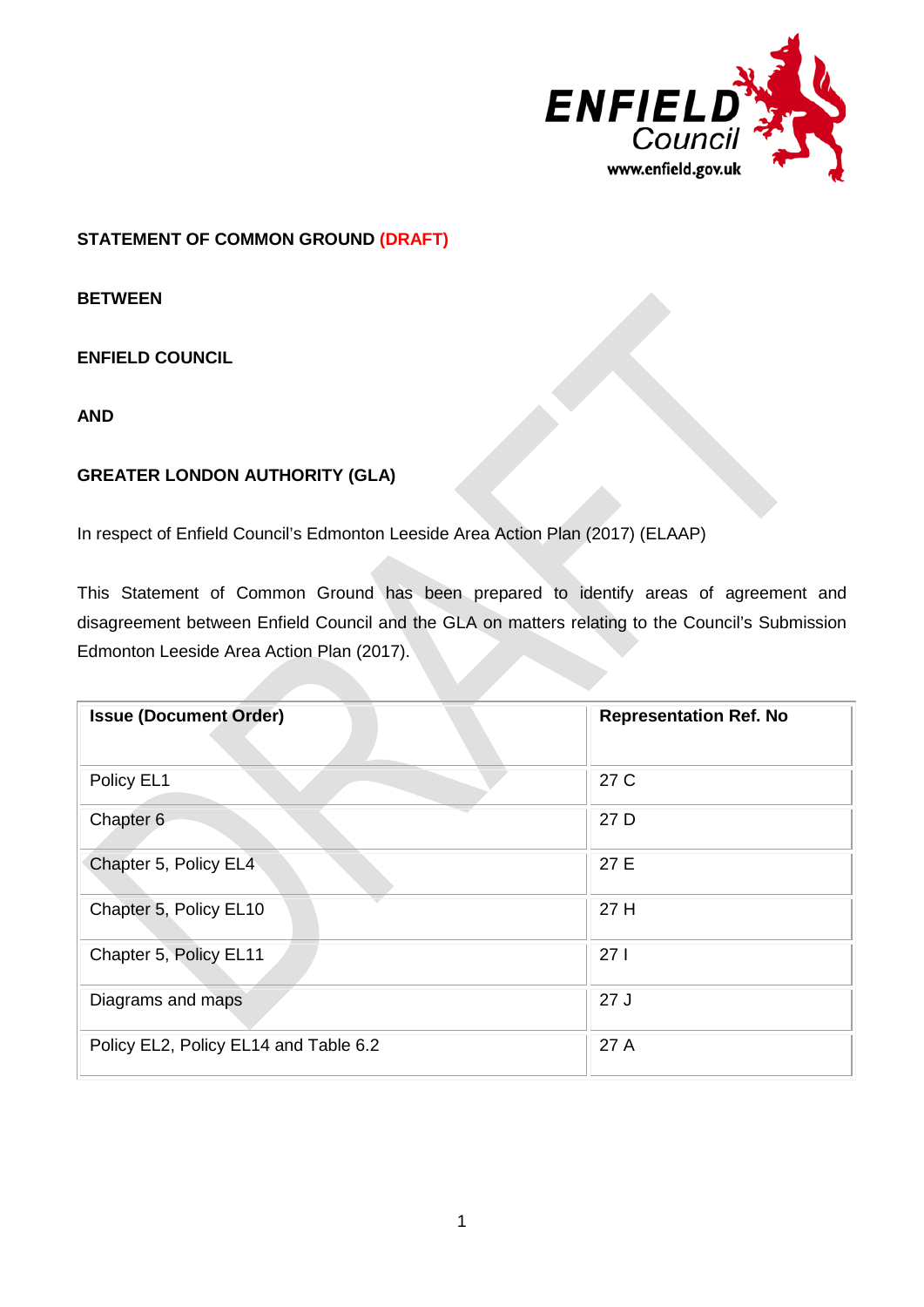**Notes on agreed amendments:**

### **1. Bold underlined text indicates an addition to the ELAAP text**

2. Strikethrough text indicates a deletion to the ELAAP text

#### **Areas of Agreement:**

| <b>Policy EL1</b> | w<br>. |
|-------------------|--------|
|                   |        |

Both parties agree that the wording in Policy EL1 regarding the 35% affordable housing level will be updated as follows:

*All residential development proposals at Meridian Water will be expected to achieve a minimum of 35% affordable housing, measured as a proportion of the total number of units, or in part based upon the proportion of habitable rooms.*

**Chapter 6 27 D**

Both parties agree to include an additional map showing current SIL and LSIS designations within the ELAAP area in Chapter 6.

| <b>Chapter 5, Policy EL4</b> |  |  |
|------------------------------|--|--|
|                              |  |  |

Both parties agree that the sequential test should be referenced in Policy EL4 by inserting the following as a  $4<sup>th</sup>$  bullet point:

## • *That a sequential test and retail impact assessment have been applied.*

| <b>Chapter 5, Policy EL10</b> | 27H |
|-------------------------------|-----|
|                               |     |

Both parties agree that reference to active frontages should be clarified in Policy EL10 8<sup>th</sup> bullet point:

• *At ground floor level provide an attractive, and where relevant active, frontage to the street, road or other publicly publically accessible area*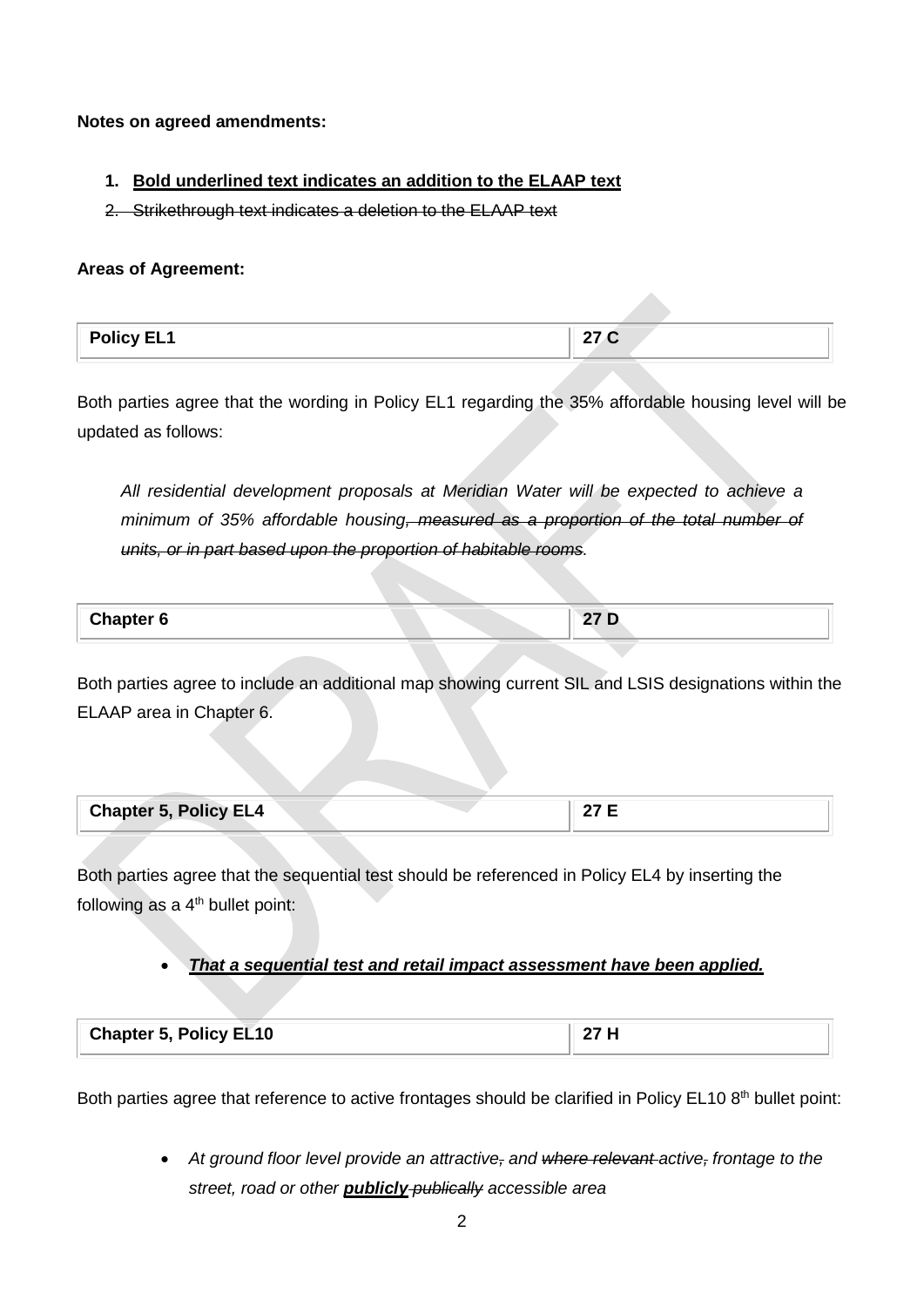|  | <b>Chapter 5, Policy EL11</b> |  |
|--|-------------------------------|--|
|--|-------------------------------|--|

Both parties agree to amend policy wording referencing single aspect dwellings to meet the Mayor's Housing SPG Standard 29, updating Policy EL11, Part B, 1<sup>st</sup> bullet point as follows:

• *Ensure that no more than 10% of all north facing residential units are single-aspect Minimise the number of single-aspect dwellings, and avoid dwellings which are north-facing or exposed to noise levels above which significant adverse effects on health and quality of life occur, or which contain three or more bedrooms;* 

**Chapter 5, Policy EL11 27 J**

Both parties agree that the AAP should include keys for: Figure 2.3, Figure 2.4, Figure 8.1 and Figure 10.1, as set out in the Schedule of Minor Amendments.

| Policy EL2, Policy EL14 and Table 6.2 |  |  |  |
|---------------------------------------|--|--|--|
|                                       |  |  |  |

Both parties support Meridian Water as a long-standing strategic regeneration project that will help to address inequality in Enfield and bring forward the quantum of new homes and jobs to meet targets as set out in the current London Plan and emerging draft New London Plan. To this end, both parties agree that the ELAAP must support delivery of homes beyond levels established in the Core Strategy 2010 and as reflected in the Council's housing trajectory. Meridian Water provides a substantial proportion of the borough's units, particularly in years 5 to 15. Meridian Water is therefore critical to the Council achieving its housing requirements over the medium to long-term.

Meridian Water is identified as one of London's strategic regeneration areas as identified in the adopted Upper Lee Valley Opportunity Area Planning Framework (2013) and will undergo transformational regeneration which includes providing for sustainable new communities that have access to employment opportunities. One of the fundamental objectives of the regeneration of Meridian Water is to raise the number, variety and quality of local jobs and to achieve higher wage opportunities.

Regeneration to deliver thousands of homes in the ELAAP is consistent with the current London Plan, which has, over numerous iterations, identified the Upper Lee Valley Opportunity Area as an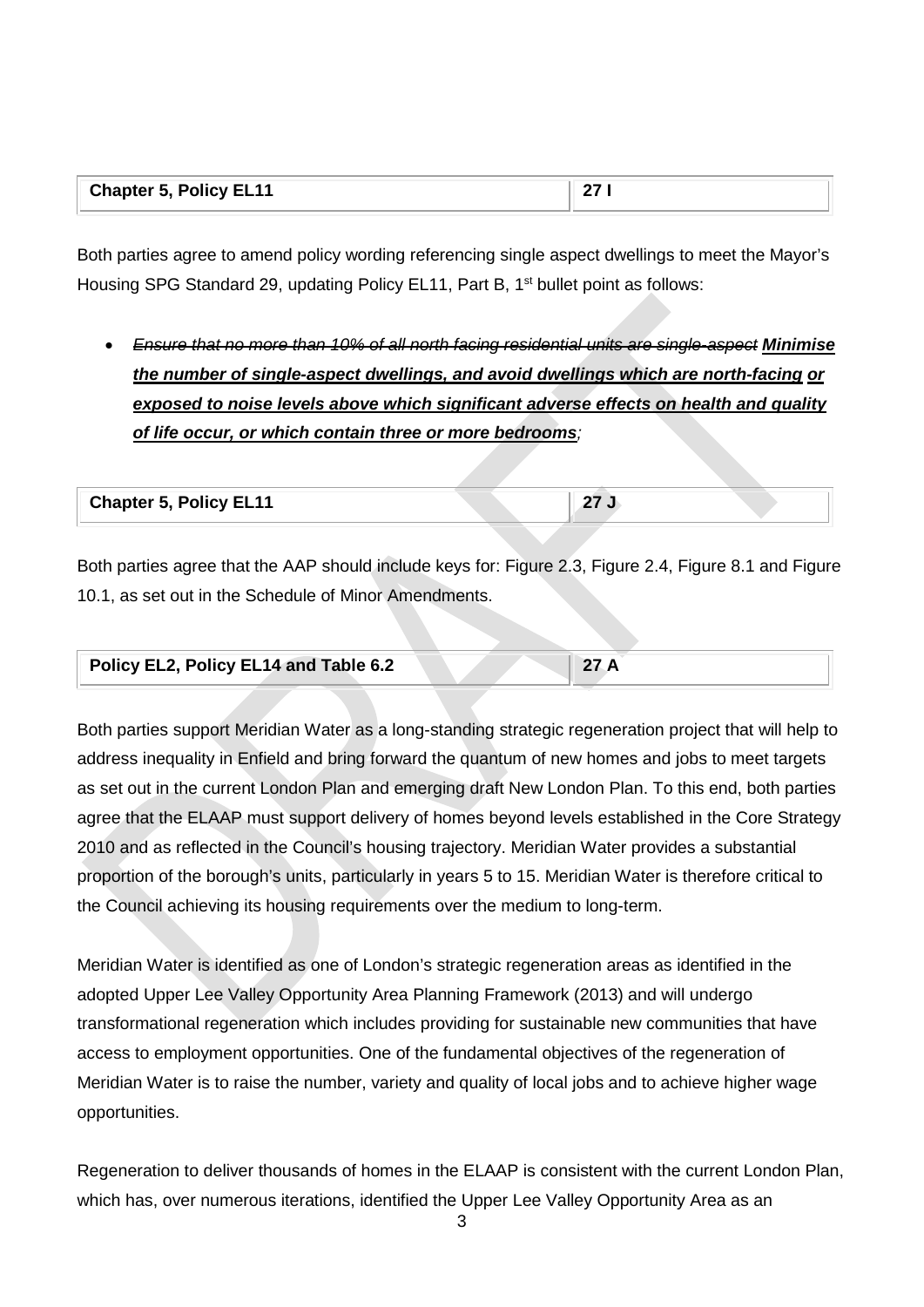important contributor to increasing London's housing and employment supply as articulated in the adopted ULV Opportunity Area Planning Framework. The new Draft London Plan (2017) continues this approach, with Policy SD1 expecting boroughs to use Development Plans (such as the ELAAP) to 'set out how they will encourage and deliver the growth potential of Opportunity Areas' and 'support development which creates employment opportunities and housing choice for Londoners'.

The Mayor of London has recognised the importance of housing provision at Meridian Water through awarding it Housing Zone Funding and most recently by supporting the Council's Housing Infrastructure Fund (HIF) bid to forward fund key infrastructure to unlock development

#### **Areas of both Agreement and Disagreement:**

| Policy EL2, Policy EL14 and Table 6.2 | 27 A |  |
|---------------------------------------|------|--|
|                                       |      |  |

#### **Areas of Agreement**

The GLA's starting position as reflected in the Mayor's letter of 16 March 2015 supported the principle of some release of SIL.

In several discussions between both parties it has been established that whilst the ELAAP proposes release and de-designation of the whole of Harbet Road SIL land at Meridian Water, the general conformity issue raised by the GLA on de-designation relates to the northern area of Harbet Road, north of the proposed central spine route, referred to as 'the Causeway'. The northern part of Harbet Road is a particularly valuable employment location due to its accessibility onto the strategic road network, making this a prime industrial land resource to service London. Both parties agree the southern portion (south of the proposed route) is more suitable for de-designation and has been accepted for release, subject to intensification, consolidation and co-location of industrial uses as in accordance with the draft new London Plan.

In line with further evidence work to support the Council's approach to provide for intensification and consolidation of industrial uses, as presented in Appendix 1 both parties agree that the de-designation of SIL at Meridian Water is not intended to preclude 'B' uses in the future, but rather aims to secure greater future opportunities for industry, technology and new production at both Meridian Water and within the wider ELAAP planning area.

Both parties also agree that the issue of SIL capacity across Enfield and London is part of a wider discussion- the issue goes beyond SIL release at Meridian Water alone. It must be part of a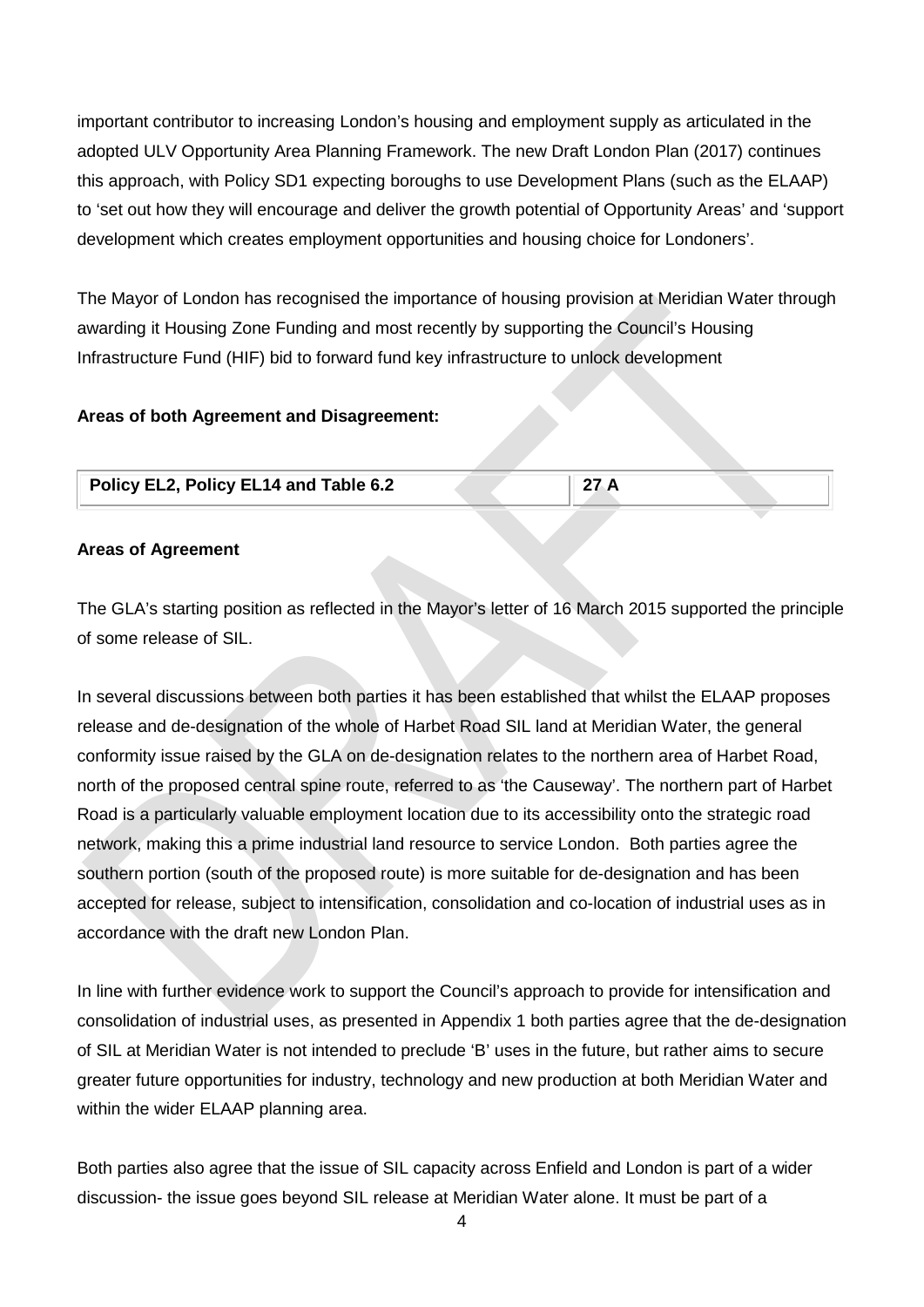forthcoming conversation on Enfield's emerging new Local Plan, alongside the policies and approach set out in the draft new London Plan. It will also be relevant for the refresh of the Upper Lee Valley Opportunity Area Planning Framework, which addresses Enfield's prime industrial corridor, located between the North Circular Road and Junction 25 of the M25.

In discussion, the GLA have accepted that the draft new London Plan places Enfield in a challenging position due to the combination of a 135% increase in its housing target and a categorisation to retain SIL capacity.

The Council, GLA, TfL and Arriva all agree that the operations, future investment and employmentgenerating activities of the bus depot must be sufficiently acknowledged and addressed within the ELAAP. Statements of Common Ground between the Council and TfL and between the Council and Arriva seek to address modifications to this end.

#### *Areas of Disagreement*

**The Council** position is that de-designation of Strategic Industrial Land is required at Meridian Water to allow for flexibility, to make the best use of land and to maximise development densities for both employment and other land uses necessary to optimise regeneration. This will enable the Council to deliver against a variety of competing priorities. These include delivery of sufficient jobs, homes (especially affordable homes), and supporting infrastructure, required to meet local and wider need and to address the need for socio-economic regeneration, in line with national and London Plan policy, within the limited supply of land available. The release of SIL designation at Harbet Road is the only way to deliver and achieve a viable balance between new homes, employment and infrastructure at Edmonton Leeside. One of the fundamental employment objectives of Meridian Water is to raise the number, variety and quality of jobs, and to achieve higher wage opportunities for Enfield residents in an area of significant deprivation. In this context, the Council firmly maintains that protecting SIL land in Meridian Water, to the extent desired by the GLA, would undermine the core objectives of the submitted Plan. Furthermore, the borough's extensive supply of SIL outside Meridian Water will continue in its designation, to fulfil its industrial function and to provide for the type of industrial and warehousing activities to support London's economy and supply sectors, which both the Council and GLA value and want to see protected.

The Council is committed to Meridian Water being London's 'New Home of Production' and market evidence to date indicates that there is every opportunity to capitalise on new manufacturing uses being incorporated beneath residential.

5